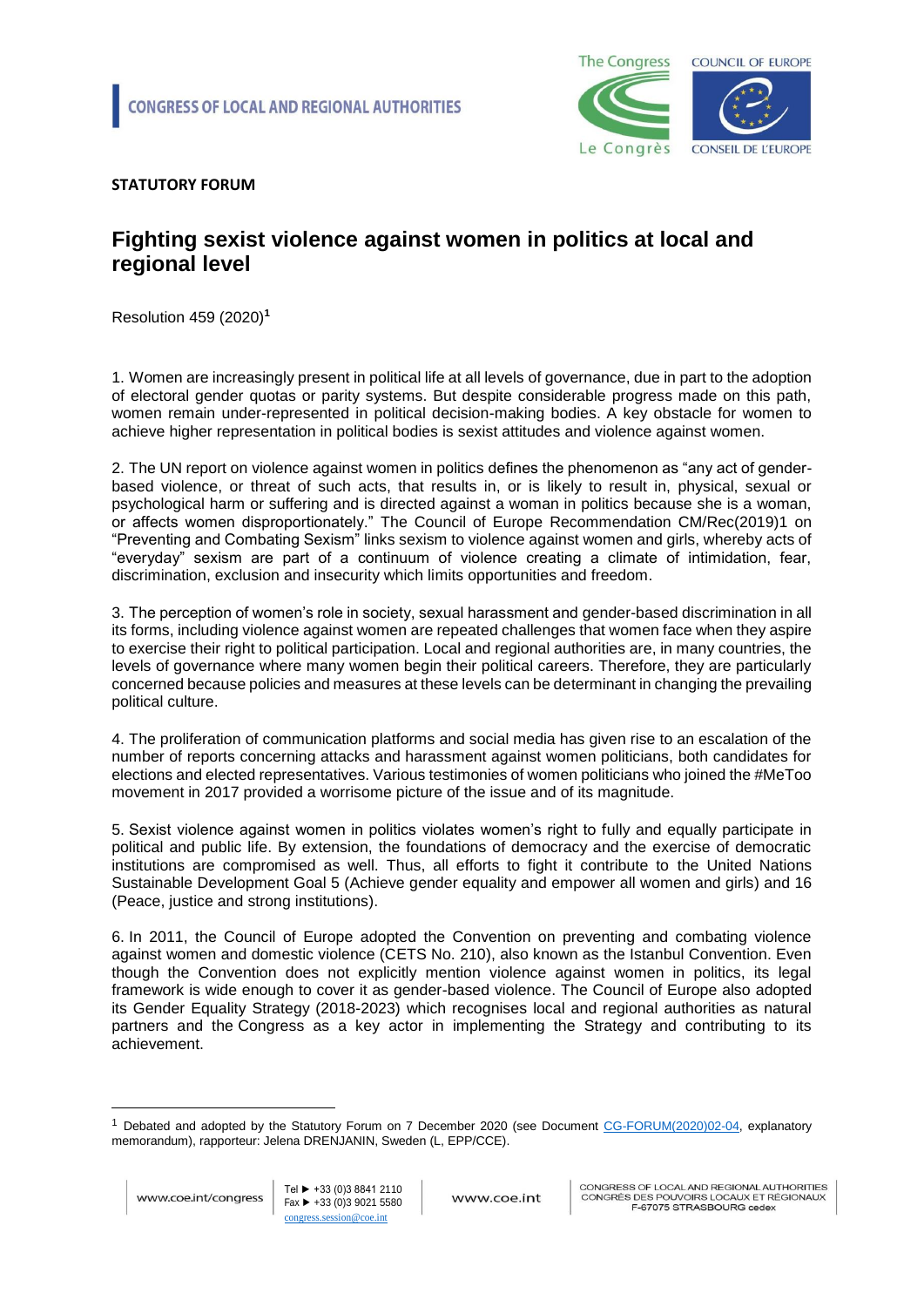7. In 2018, the Parliamentary Assembly of the Council of Europe (PACE) and the Inter-Parliamentary Union jointly conducted a study on "Sexism, harassment and violence against women in parliaments in Europe". Following its disconcerting results, in November 2018, PACE launched the initiative #NotInMyParliament in order to end sexist behaviours in national parliaments and adopted a report on "Promoting parliaments free of sexism and sexual harassment" in 2019. The report acknowledges that despite its far-reaching consequences, violence against women in politics is often dismissed. In this regard, it recommended to raise awareness, strengthen measures, revise codes of conduct, and monitor progress by collecting data regularly.

8. The Congress of Local and Regional Authorities (hereinafter "the Congress") has several texts concerning women in the political arena and violence exercised against women, most notably Resolution 404 and Recommendation 390(2016) on women's political participation and Resolution 303 and Recommendation 288(2010) on gender equality in politics.

9. In light of the above, and with a view to preventing and combating sexist violence against women in politics at local and regional levels, the Congress invites local and regional authorities of the member States of the Council of Europe and their national associations to:

*a.* take a strong stand as political leaders against sexist attacks targeting women, and use all communication platforms including municipal and regional government websites and social media to defend these positions, sharing and disseminating good practices shown to be effective, and encourage political parties to do the same;

*b.* take appropriate action to fight sexism and prejudice on sexist gender roles, including their informal norms, practices and attitudes, and fight against the atmosphere of immunity among perpetrators as well as the normalisation of sexual harassment and violence against women, developing concrete tools and guidelines for political parties, candidates for elections and for elected councillors, including mentoring programmes for newcomers;

*c.* introduce or revise codes of conduct explicitly prohibiting sexist speech and sexual harassment in local and regional councils and assemblies, and organise compulsory civil training for elected representatives and local government staff, highlighting the power of by-stander interventions, and ensuring that women and men alike are involved in the efforts to fight gender-based violence;

*d.* introduce or revise complaint mechanisms that cover all the staff of local and regional authorities, which must be safe and confidential, and ensure that complaints are dealt with professionally:

*e.* establish effective sanction mechanisms, reviewing (when applicable) immunity rules that can afford council members immunity from prosecution for sexual harassment and violence against women;

*f.* introduce confidential counselling mechanisms for victims of sexism, sexual harassment and violence against women and misconduct;

*g.* introduce gender-sensitive security units that can protect women politicians from physical and psychological attacks, including those perpetrated in social media;

*h.* be vigilant during election periods regarding sexist language and hate speech and monitor candidate nomination procedures for inequalities, considering that violence commonly intensifies around elections carrying elevated risks for women candidates, and that candidate nomination periods provide an important focus for discerning inequalities and intimidation against female candidates;

*i.* conduct periodical surveys and studies on the issue of violence against women in politics, including attacks perpetrated in the private sphere, with a view to achieving a better understanding of the phenomenon, monitor its development and adapt complaint and sanction mechanisms to the surveys and studies mentioned above;

*j.* strive for transparency regarding how gender bias is dealt with within political parties and assemblies in order to ensure accountability for sexist behaviour;

*k.* co-operate with civil society organisations, academia and the private sector, in order to come up with innovative solutions to prevent and combat violence against women in politics;

*l.* hold public debates regularly to raise awareness among elected representatives and local government staff and undertake educational outreach programmes aimed at citizens illustrating the